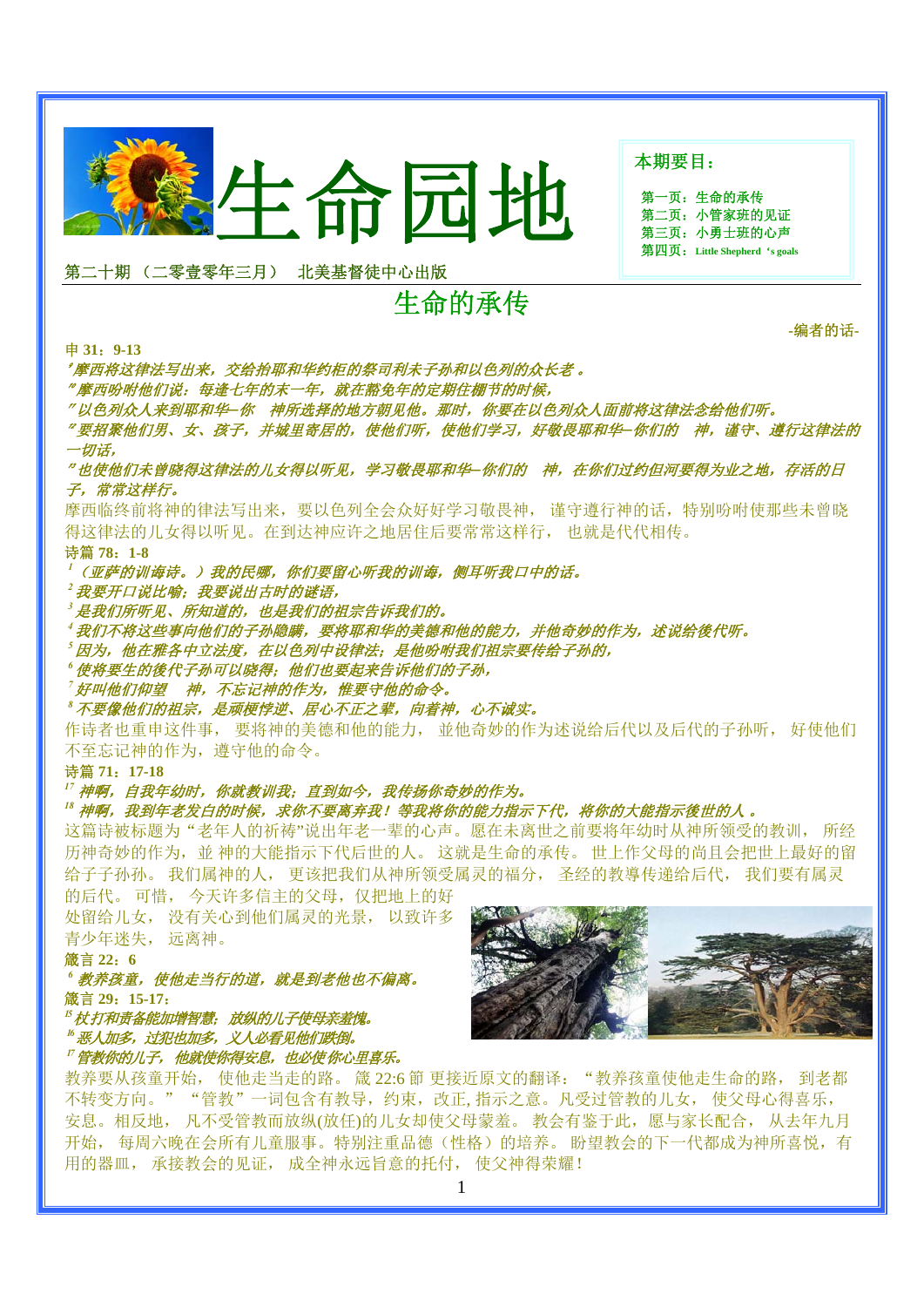## 小管家班的见证



年龄最高的一班,*10* 至 *12* 岁,取名为小管家(*Little Steward*)。此名字来自于路 *12*:*42*:*"*谁是那忠心而有见识的管 家,主人派他管理家里的人,按时分粮给他们呢?*"*林前 *4*:*1-2*:*"*人应当以我们为基督的执事,为神奥秘事的管家。 所求于管家的,是要他有忠心*"*。我们是希望训练这些孩子的品德和行为习惯,成为未来神家中的管家。

这个年龄段的孩子正要进入青春期,开始吸收世界上的各类资讯,但现在社会上的风潮不要说小孩,就连我们成人也把 握不住。我们是通过祷告,诗歌,游戏,圣经故事,和自由交通等形式,让孩子们知道圣经里的道德观,行为准则,和 神以为是的各项标准,让孩子们明白究竟什么是正确的,什么是错误的,而不是随着世界的潮流为所欲为。很高兴的是 孩子们非常喜欢星期六晚上的课,他们在课上与老师有很多的互动,也给了老师很多的启发。

我们老师每次上课前都聚在一起祷告,彼此鼓励,实在是感到神把这些负担放在我们的身上,让我们有份与教会的建 造,也同时得以被彼此建造。 孩子的教导看似简单,但实在是属灵的争战。我们不能,在神凡是都能,因神世世代代要 做我们的居所。

#### 愿神继续恩待我们,也愿一切荣耀颂赞都归于我们的主耶稣基督。 --赵明

In our new class (The Little Stewards) that started last September, I have found that it is easier to talk with the teachers and students because there are no more 5-9 year olds and teachers that are used to teaching the little kids. We study weekly from the bible and pray together as a group. I have gained knowledge about God from these lessons that I had not known before. That helped me to get closer to God. Although the lessons are definitely more challenging, they are also more fun. I had learned many things from these classes (including how to negotiate) and had enjoyed each and every one of them. Although they are not educational, I must admit that the games were the best of all the activities we include every week. Also, I really enjoy the singing once a month with the other 2 classes.

The presentation we had on January 31st was a great experience for me. It took us a long time and much effort to prepare but it was very rewarding in their own way. The drama helped to increase our courage while the memory verse (Matthew 6:9-13) tested our memories and taught us how to pray. The singing was the most enjoyable and inspiring part. We all learned a lot of things from this class and I think it is awesome. All the hard work that the teachers have done to teach us is

#### $greately$  appreciated. Thank you!!!!  $\sim$ Emily Liu

On January 31<sup>st</sup> Sunday meeting, our class had a presentation showing to the church about what we were learning in the past months. When Auntie Angela first told us about singing and presenting in front of the saints, Emily and I were freaking out. I was thinking how would we present in front of all the people? What if they didn't like it and disapproved it? All I could say was that "I don't want to do this", and "AWWW…do we have to?!?!?!" .After a few more days of being scared, I prayed to the Lord to give everyone in our level lots of courage and confidence. The Lord answered my prayer and helped everyone in our level. After waiting for weeks, the Sunday for us to present arrived suddenly and quickly. I wasn't scared because I knew that after a few weeks of practicing we would all know what would happen, and that the Lord was with us and that everyone would like our presentation. This was so well done, (personally, I have to say to myself) and it also gave us an idea of what we will be doing again next year and maybe later in school. After our presentation, we got off the stage and got tons of compliments from everyone. I felt so happy and thanked the Lord for making the presentation a huge success. Even though one of our classmates didn't make it, we did well and may the Lord continue to bless him. I would also like to thank all the teachers for taking their time to organize this event and may God continue to bless us all. Amen.  $\tilde{\phantom{a}}$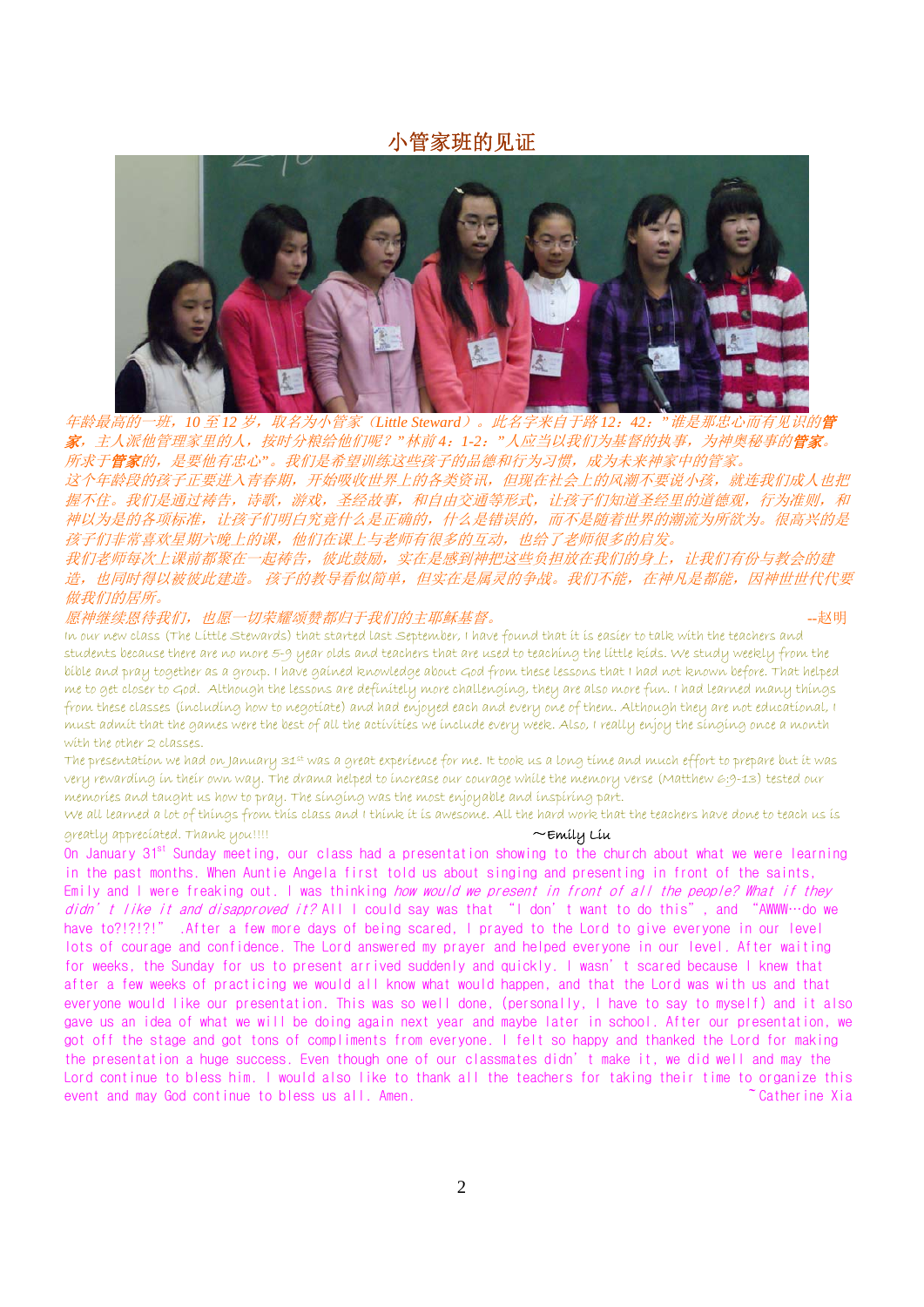### 小勇士班的心声

"小勇士"班共有四位老师:邓余,张漫,黄晏和我。神为了 他自己教会的建造把我们这些姊妹们放在 这一事工上。他让我们在服事中学会了如何彼此配搭,彼此交通,和彼此建造。我们因此能在一起更亲近, 更互相关心,更时常在一起祷告,这一切都是 神自己做的工,我只有说:感谢 神,荣耀归 神。

过去周六晚的儿童服事,只有一大班,年龄从 5 岁到 12 岁不等。如果老师教授得太深,年龄小的听不 懂,吵闹不停;如果太浅,年龄大的就开始思想不集中。但从 09 年 9 月开始按年龄分班以后,每课老师都普 遍觉得与以前大不相同。特别是年龄分层,使各个年龄组各有所归,情况与以前大不相同。就拿我们"小勇 士"来说,很多学生都踊跃发问,踊跃回答,不再苦恼以前低年龄组所问的 "make no sense 的问题",也



不会受高年龄组抢答那些他们也想"试一试"的 问题的影响了。

我们很多的教学课材都需要老师自己去准 备, 去编写,去备课。就拿我来说,我教"品 德"课,每次备课都需要从生活中找题材,把发 生的事或故事讲给孩子们听,让他们讨论他们的 看法和评价,然后我从圣经中找出 神的教训让孩 子们知道如何做一个 神所喜悦的人。虽然工作量 很大,但是感谢 主, 神一直保守我们,通过姊妹 们彼此的鼓励和祷告, 神总是给我们够用的恩 典。我们相信我们付出的越多所得到的回报和结 果也必越多。盲人作家 Helen Keller 的故事很感 动我。她两岁时,因一场疾病失去了视力和听 力,就是这样一个与世隔绝的孩子竟成为一个举

世瞩目的作家实在是令我惊叹和佩服。然而就在几个月以前,我在《美德书》中再一次看见她的故事并她的 自传《我一生的故事》后,让我的看法完全改变,Helen 的成功完全是靠着她的老师 Anne Sullivan 对她百折 不挠的奉献精神和爱,改变了 Helen 的一生。是 Anne Sullivan 老师把这个自从失去视力和听力后成为一个 粗野,专横,时不时又踢又抓,时不时发出尖叫的古怪孩子变成一个安静,温雅,并能用盲文读写,最后成 为著名的盲人作家。 Anne Sullivan 每天都为 Helen 的小小的改变写日记, 当 Helen 给她第一个吻高兴地形 容道,她觉得自己都要飞起来了。今天,我们作为老师的就要把这样一份 神赐给我们的爱给我们的孩子们, 也让我们的爱来改变他们,使他们一生都能走正路。 神既然已把他们带到我们中间,我们就有这个责任在他 们年幼的时候来认识 神,用 神的话语教养他们,使他们在教会中扎根,结出生命的果子来。感谢赞美主!

--刘珏